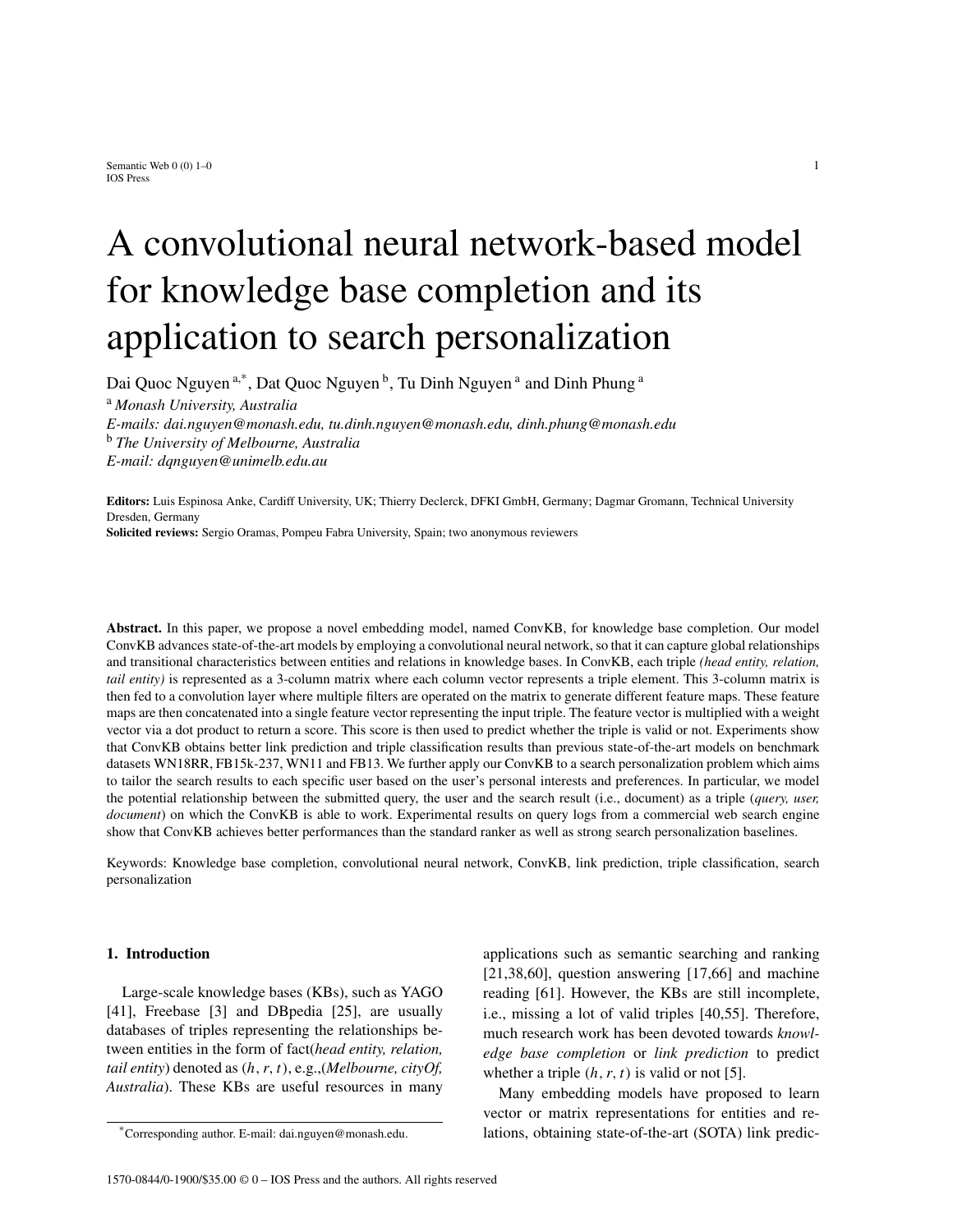tion results [35]. In these embedding models, valid triples obtain lower implausibility scores than invalid triples. Let us take the well-known embedding model TransE [4] as an example. In TransE, entities and relations are represented by k-dimensional vector embeddings. TransE employs a transitional characteristic to model relationships between entities, in which it assumes that if  $(h, r, t)$  is a valid fact, the embedding of head entity  $h$  plus the embedding of relation  $r$ should be close to the embedding of tail entity  $t$ , i.e.  $v_h + v_r \approx v_t$  (here,  $v_h$ ,  $v_r$  and  $v_t$  are embeddings of  $h$ ,  $r$  and  $t$  respectively). That is, a TransE score  $||\mathbf{v}_h + \mathbf{v}_r - \mathbf{v}_t||_p$  of the valid triple  $(h, r, t)$  should be close to 0 and smaller than a score  $||\mathbf{v}_{h'} + \mathbf{v}_{r'} - \mathbf{v}_{t'}||_p$ of an invalid triple  $(h', r', t')$ . The transitional characteristic in TransE also implies the global relationships among same dimensional entries of  $v_h$ ,  $v_r$  and  $v_t$ . Other transition-based models extend TransE to use additional projection vectors or matrices to translate head and tail embeddings into the relation vector space, such as: TransH [54], TransR [27], TransD [19], STransE [34] and TranSparse [20]. Furthermore, DISTMULT [62] and ComplEx [48] use a tri-linear dot product to compute the score for each triple. Recent research has shown that using relation paths between entities in the KBs could help to get contextual information for improving KB completion performance [16,26,29,33,47]. See other embedding models for KB completion in Nguyen [31].

Recently, convolutional neural networks (CNNs), originally designed for computer vision [24], have significantly received research attention in natural language processing [9,22]. CNN learns non-linear features to capture complex relationships with a remarkably less number of parameters compared to fully connected neural networks. Inspired from the success in computer vision, Dettmers et al. [10] proposed ConvE – the first model applying CNN for KB completion. In ConvE, only  $v_h$  and  $v_r$  are reshaped and then concatenated into an input matrix which is fed to the convolution layer. Different filters of the same  $3 \times 3$  shape are operated over the input matrix to output feature map tensors. These feature map tensors are then vectorized and mapped into a vector via a linear transformation. Then this vector is computed with  $v_t$ via a dot product to return a score for  $(h, r, t)$ . See a formal definition of the ConvE score function in Table 1. It is worth noting that ConvE focuses on the local relationships among different dimensional entries in each of  $v_h$  or  $v_r$ , i.e., *ConvE* does not observe the *global relationships among same dimensional entries*

#### Table 1

The score functions in previous models and in our ConvKB model.  $||v||_p$  denotes the *p*-norm of **v**.  $\langle v_h, v_r, v_t \rangle = \sum_i v_{h_i} v_{r_i} v_{t_i}$  denotes a tri-linear dot product.  $\overline{v} = \text{Re}(v) - \iota \text{Im}(v)$  with  $\text{Re}(v)$  and  $\text{Im}(v)$ corresponding to the real and imaginary parts of the complex-valued vector  $v$ , and  $\iota$  denoting the square root of  $-1$ . In addition, g denotes a non-linear function. ∗ denotes a convolution operator. · denotes a dot product. concat denotes a concatenation operator.  $\hat{v}$  denotes a 2D reshaping of  $v$ .  $\Omega$  denotes a set of filters

| The score function $f(h, r, t)$                                                                                                                  |
|--------------------------------------------------------------------------------------------------------------------------------------------------|
| $  \boldsymbol{v}_h + \boldsymbol{v}_r - \boldsymbol{v}_t  _p$                                                                                   |
| $\langle v_h, v_r, v_t \rangle$                                                                                                                  |
| $\text{Re}(\langle v_h, v_r, \overline{v}_t \rangle)$                                                                                            |
| $g(\text{vec}(g(\text{concat}(\widehat{\boldsymbol{v}}_h, \widehat{\boldsymbol{v}}_r) * \mathbf{\Omega}))\boldsymbol{W}) \cdot \boldsymbol{v}_t$ |
| concat( $g([v_h, v_r, v_t] * \Omega)$ ) · w                                                                                                      |
|                                                                                                                                                  |

*of an embedding triple*  $(v_h, v_r, v_t)$ , so that ConvE ignores the transitional characteristic in transition-based models, which is one of the most useful intuitions for KB completion.

In this paper, we present ConvKB – a novel embedding model which proposes a novel use of CNN for the KB completion task. In ConvKB, each entity or relation is associated with an unique k-dimensional embedding. Let  $v_h$ ,  $v_r$  and  $v_t$  denote k-dimensional embeddings of  $h$ ,  $r$  and  $t$ , respectively. For each triple  $(h, r, t)$ , the corresponding triple of k-dimensional embeddings  $(v_h, v_r, v_t)$  is represented as a  $k \times 3$  input matrix. This input matrix is fed to the convolution layer where different filters of the same  $1 \times 3$  shape are used to extract the global relationships among same dimensional entries of the embedding triple. That is, these filters are repeatedly operated over every row of the input matrix to produce different feature maps. The feature maps are concatenated into a single feature vector which is then computed with a weight vector via a dot product to produce a score for the triple  $(h, r, t)$ . This score is used to infer whether the triple  $(h, r, t)$  is valid or not.

Our contributions in this paper are as follows:

- **–** We introduce ConvKB a novel embedding model of entities and relationships for knowledge base completion. ConvKB models the relationships among same dimensional entries of the embeddings. This implies that ConvKB generalizes transitional characteristics in transitionbased embedding models.
- **–** We evaluate ConvKB on two benchmark datasets WN18RR [10] and FB15k-237 [45], and show that ConvKB obtains better link prediction performance than previous SOTA embedding models.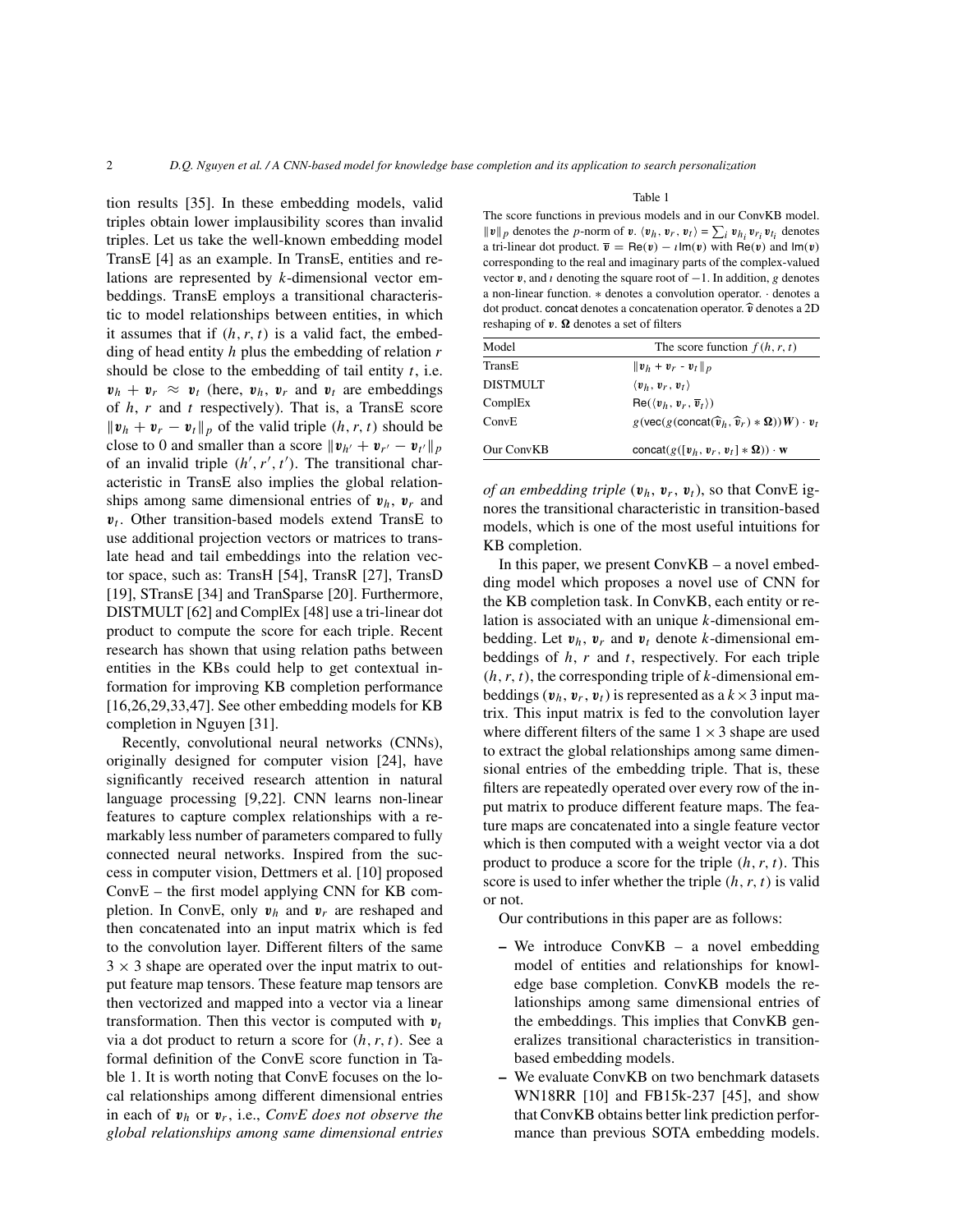In particular, ConvKB obtains the best mean rank and the highest Hits@10 on WN18RR, and produces the highest mean reciprocal rank and highest Hits@10 on FB15k-237.

- **–** We also evaluate ConvKB for triple classification on two benchmark datasets WN11 and FB13 [40]. The goal is to classify whether a given triple is valid or not. ConvKB also does better than previous SOTA models, obtaining the best and second best accuracies on WN11 and FB13, respectively.
- **–** We adapt ConvKB to search personalization where the search results for a query from a user are driven toward the personal needs of that user by exploiting historical interactions (e.g., submitted queries, clicked documents) between the user and the system [1,18,42,44,56]. Our general aim is to re-rank the documents returned by the search system in such a way that the more relevant documents are ranked higher. More specially, we train our ConvKB to measure a score for each triple (*query, user, document*), and to reward higher plausibility scores for more relevant documents. We then verify this application of ConvKB on the query logs of a commercial web search engine. Experimental results show that ConvKB significantly improves the ranking quality over the strong baselines.

The paper is organized as follows. We provide related work in Section 2. We then describe our proposed model ConvKB in Section 3. We evaluate and compare ConvKB with previous models on the link prediction and triple classification tasks in Section 4. The application of ConvKB to search personalization is introduced in Section 5. The conclusion is finally presented in Section 6.

## **2. Related work**

TransH [54] extends TransE to allow entities playing different roles in different relations. Each relation  $r$  is associated with a relation-specific hyperplane  $w_r$ , and then the embeddings of  $h$  and  $t$  are projected to this hyperplane. The TransH score function is defined as:

$$
f_{\text{TransH}}(h, r, t) = ||\mathbf{v}_{h\perp} + \mathbf{v}_r - \mathbf{v}_{t\perp}||_p
$$

where  $v_{h\perp} = v_h - \mathbf{w}_r^{\mathsf{T}} v_h \mathbf{w}_r$  and  $v_{t\perp} = v_t - \mathbf{w}_r^{\mathsf{T}} v_t \mathbf{w}_r$ are the projected embeddings of h and t on  $w_r$  respectively.

TransR [27] extends TransH to perform projections where each relation  $r$  is associated with a projection matrix  $W_r$  which is used to map entity embeddings into the vector space of relations:

$$
f_{\text{TransR}}(h, r, t) = \|\mathbf{W}_r \mathbf{v}_h + \mathbf{v}_r - \mathbf{W}_r \mathbf{v}_t\|_p
$$

Both TransH and TransR use only one vector or matrix to perform projections, ignoring the fact that head and tail entities have different properties to each relation. Therefore, head and tail entities should be associated with their own projection vectors or matrices as presented in direct extensions of TransH and TransR such as TransD [19], STransE [34], lpp-TransD [65], TransR-FT [12], TranSparse [20] and ITransF[59]. The transitional characteristics in these transition-based models can be intuitively defined as: if (h, r, t) is a valid fact, the *projected* embedding of h plus the embedding of r is close to the *projected* embedding of  $t$ . This reflects global relationships among same dimensional entries of *projected* entity embeddings with relation embedding. In our ConvKB model, each filter with the shape of  $1 \times 3$  is responsible for mapping head, tail and relation embeddings to the relation vector space. So ConvKB can generalize the transitional characteristics in the transition-based models.

DISTMULT [62] and ComplEx [48] use a tri-linear dot product to compute the score for each triple. See formal definitions of DISTMULT and ComplEx in Table 1. In addition, NTN [40] uses a bilinear tensor operator into a neural network to compute the triple score. Recent approaches also show that using relation paths between entities in the KBs could help to get contextual information for improving the KB completion performance [16,26,33,47]. For example, PTransE-ADD [26] and TransE-COMP [16] represent each path by summing up the embeddings of all relations in the path, while Bilinear-COMP [16] and PRUNED-PATHS [47] represent each relation in the path by a matrix and directly use matrix multiplication to modeling relation path. Some approaches also incorporate textual mentions derived from a large external corpus for improving the performance [14,45,46,53]. See other methods for learning from KBs in [31,35].

## **3. Proposed ConvKB model**

A knowledge base  $\mathcal G$  is a collection of valid factual triples in the form of (*head entity, relation, tail entity*) denoted as  $(h, r, t)$  such that  $h, t \in \mathcal{E}$  and  $r \in \mathcal{R}$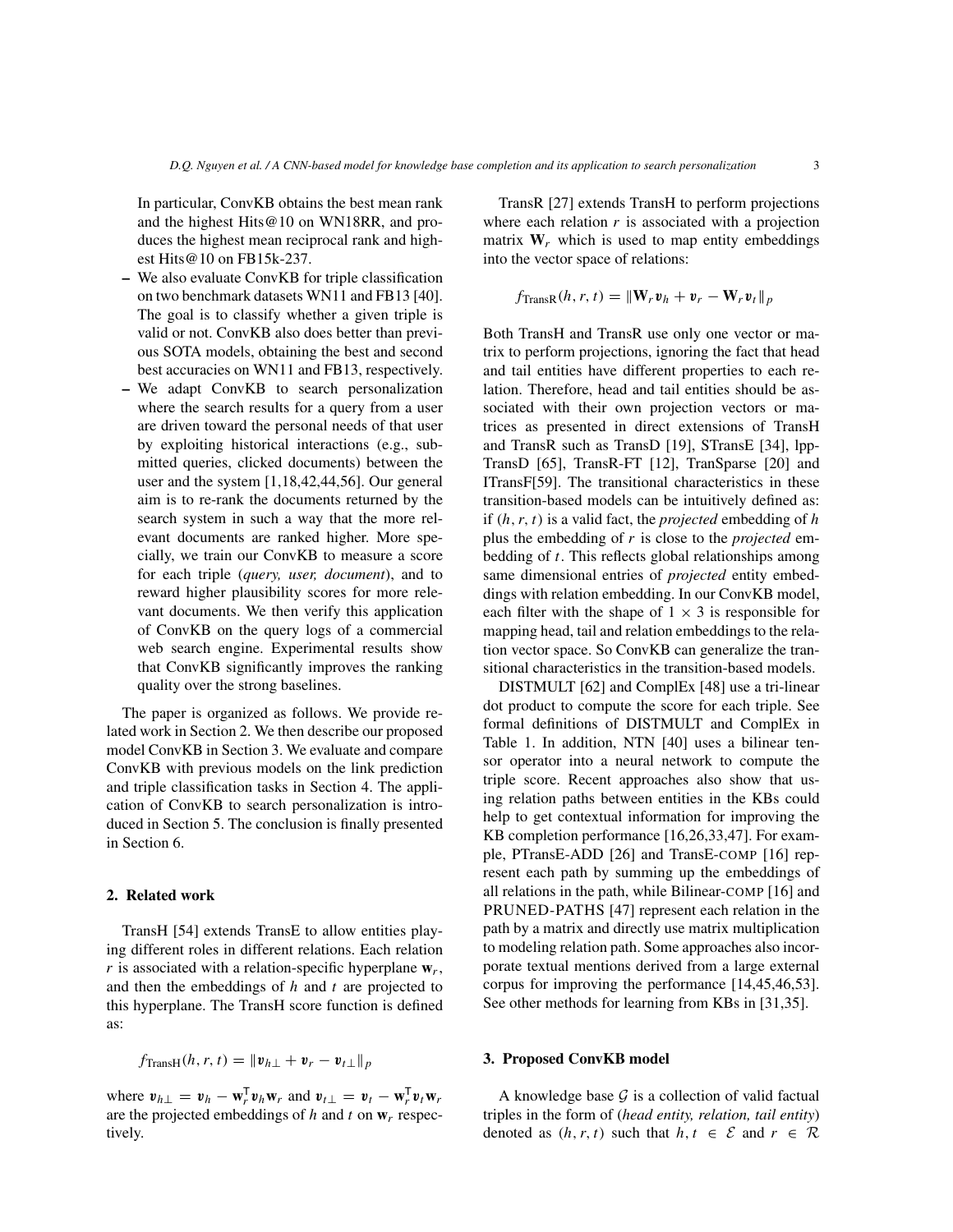

Fig. 1. Process involved in the proposed ConvKB (with  $k = 4$  and  $\tau = 3$  for illustration purpose).

where  $\mathcal E$  is a set of entities and  $\mathcal R$  is a set of relations. Embedding models aim to define a *score function* f giving an implausibility score for each triple  $(h, r, t)$ such that valid triples receive lower scores than invalid triples. Table 1 presents score functions in previous SOTA models.

We denote the dimensionality of embeddings by  $k$ such that each embedding triple  $(v_h, v_r, v_t)$  are viewed as a matrix  $A = [\mathbf{v}_h, \mathbf{v}_r, \mathbf{v}_t] \in \mathbb{R}^{k \times 3}$ . And  $A_{i,:} \in \mathbb{R}^{1 \times 3}$ denotes the *i*th row of  $\boldsymbol{A}$ . Suppose that we use a filter  $\omega \in \mathbb{R}^{1 \times 3}$  operated on the convolution layer.  $\omega$ is not only aimed to examine the global relationships between same dimensional entries of the embedding triple  $(v_h, v_r, v_t)$ , but also to generalize the transitional characteristics in the transition-based models.  $\omega$  is repeatedly operated over every row of A to finally generate a feature map  $\mathbf{v} = [v_1, v_2, \dots, v_k] \in \mathbb{R}^k$  as:

$$
v_i = g(\boldsymbol{\omega} \cdot \boldsymbol{A}_{i,:} + b)
$$

where  $b \in \mathbb{R}$  is a bias term and g is a non-linear activation function such as ReLU.

Our ConvKB uses different filters  $\in \mathbb{R}^{1 \times 3}$  to generate different feature maps. Let  $\Omega$  and  $\tau$  denote the set of filters and the number of filters, respectively, i.e.  $\tau = |\Omega|$ , resulting in  $\tau$  feature maps. These  $\tau$ feature maps are concatenated into a single vector  $\in \mathbb{R}^{\tau k \times 1}$  which is then computed with a weight vec-

tor  $\mathbf{w} \in \mathbb{R}^{\tau k \times 1}$  via a dot product to give a score for the triple  $(h, r, t)$ . Figure 1 illustrates the computation process in ConvKB.

Formally, we define the ConvKB score function  $f$ as follows:

$$
f(h,r,t) = \text{concat}(g([v_h, v_r, v_t] * \Omega)) \cdot \mathbf{w}
$$

where  $\Omega$  and **w** are shared parameters, independent of  $h, r$  and  $t$ ;  $\ast$  denotes a convolution operator; and concat denotes a concatenation operator.

If we only use one filter  $\omega$  (i.e. using  $\tau = 1$ ) with a fixed bias term  $b = 0$  and the activation function  $g(x) = |x|$  or  $g(x) = x^2$ , and fix  $\omega = [1, 1, -1]$ and  $w = 1$  during training, ConvKB reduces to the plain TransE model [4]. So our ConvKB model can be viewed as an extension of TransE to further model global relationships.

We use the Adam optimizer [23] to train ConvKB by minimizing the loss function  $\mathcal{L}$  [48] with  $L_2$  regularization on the weight vector **w** of the model:

$$
\mathcal{L} = \sum_{(h,r,t) \in \{\mathcal{G} \cup \mathcal{G}'\}} \log(1 + \exp(l_{(h,r,t)} \cdot f(h,r,t))) + \frac{\lambda}{2} ||\mathbf{w}||_2^2
$$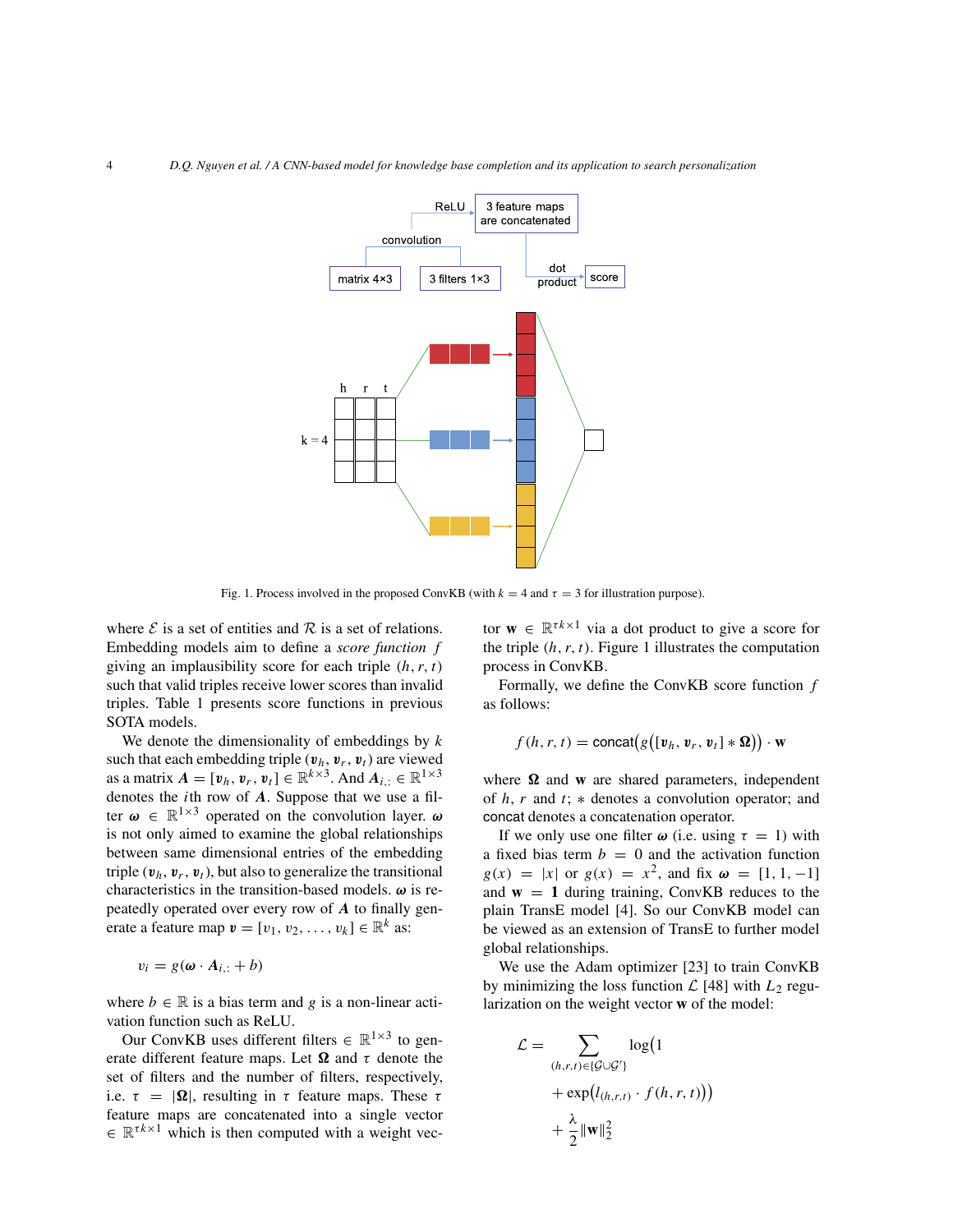#### **Algorithm 1:** Parameter optimization for ConvKB in the KB completion

**Input**: knowledge base  $\mathcal{G}$ , set of entities  $\mathcal{E}$ , set of relations  $\mathcal{R}$ , set of filters  $\Omega$ , weight vector **w**, batch size *batch\_size*,  $L_2$ -regularizer  $\lambda$ , boolean *init\_filter\_normal*, pre-trained entity and relation k-dimensional embeddings produced by TransE [4].

// Initialize variables. **for**  $e \in \mathcal{E}$  **do**  $\mathbf{v}_e \leftarrow \mathbf{embeddings\_by\_TransE}(e)$ **for**  $r \in \mathcal{R}$  **do**  $v_r \leftarrow$  **embeddings\_by\_TransE** $(r)$ // Using a truncated normal distribution with *init*\_*filter*\_*normal* = *True* while using [0.1, 0.1, −0.1] with *init*\_*filter*\_*normal* = *False*. **for**  $\omega \in \Omega$  do **Initialize**(ω, *init*\_*filter*\_*normal*) **w** ← **uniform**( $-\frac{\sqrt{16}}{\sqrt{k}\times10^{16}}$  $\frac{\sqrt{6}}{\sqrt{k}\times|\mathbf{\Omega}|+1}, \frac{\sqrt{ }}{\sqrt{k}\times|3}$  $\frac{\sqrt{6}}{\sqrt{k}\times|\mathbf{\Omega}|+1})$ // Optimization step. **for** *epoch = 1, 2, . . . , 200* **do for**  $i = 1, 2, ..., \frac{|G|}{batch\_size} + 1$  **do Sample** a vaild\_batch of *batch*\_*size* triples (h, r, t) from G. invalid\_batch  $= \{\}$ **for**  $(h, r, t) \in$  vaild batch **do** invalid\_batch <sup>←</sup> invalid\_batch <sup>∪</sup> **sample**\_**invalid**\_**triple**(h, r, t) batch <sup>←</sup> vaild\_batch <sup>∪</sup> invalid\_batch **for**  $(h, r, t) \in$  batch **do Compute**  $f(h, r, t) = \text{concat}(g([v_h, v_r, v_t] * \Omega)) \cdot \mathbf{w}$ **if** (h, r, t) *is valid* **then**  $l_{(h,r,t)} = 1$ **else**  $l_{(h,r,t)} = -1$ **Compute** gradient  $\nabla \mathcal{L}_{batch}$  w.r.t. batch:  $\nabla \sum_{(h,r,t) \in \text{batch}} \log(1 + \exp(l_{(h,r,t)} \cdot f(h,r,t))) + \frac{\lambda}{2} ||\mathbf{w}||_2^2$ **Update** entity and relation embeddings, weight vector **<sup>w</sup>** and filters w.r.t. <sup>∇</sup>L*batch*.

in which, 
$$
l_{(h,r,t)} = \begin{cases} 1 & \text{for } (h,r,t) \in \mathcal{G} \\ -1 & \text{for } (h,r,t) \in \mathcal{G}' \end{cases}
$$

here  $\mathcal{G}'$  is a collection of invalid triples generated by corrupting valid triples in  $G$ . We use the common Bernoulli trick [27,54] to generate the head or tail entities for invalid triples. For each relation r, let  $\eta_h$  denote the averaged number of head entities per tail entity whilst  $\eta_t$  denote the averaged number of tail entities per head entity. Given a valid triple  $(h, r, t)$  of relation  $r$ , we then generate a new head entity  $h'$  with probability  $\frac{\eta_t}{\eta_t + \eta_h}$  to form an invalid triple  $(h', r, t)$  and a new tail entity t' with probability  $\frac{\eta_h}{\eta_t + \eta_h}$  to form an invalid triple  $(h, r, t')$ . Algorithm 1 details the learning process of our ConvKB model.

#### **4. KB completion evaluation**

We evaluate ConvKB on two KB completion tasks: the link prediction task [4] and the triple classification task [40]. We use benchmark datasets WN18RR [10] and FB15k-237 [45] for link prediction, and datasets FB13 and WN11 [40] for triple classification. WN18RR and FB15k-237 are subsets of two common datasets WN18 and FB15k [4], respectively. As noted by Toutanova and Chen [45], WN18 and FB15k are easy because they contain many reversible relations. So knowing relations are reversible allows us to easily predict the majority of test triples, e.g. state-of-theart results on both WN18 and FB15k are obtained by using a simple reversal rule as shown in Dettmers et al. [10]. Therefore, WN18RR and FB15k-237 are cre-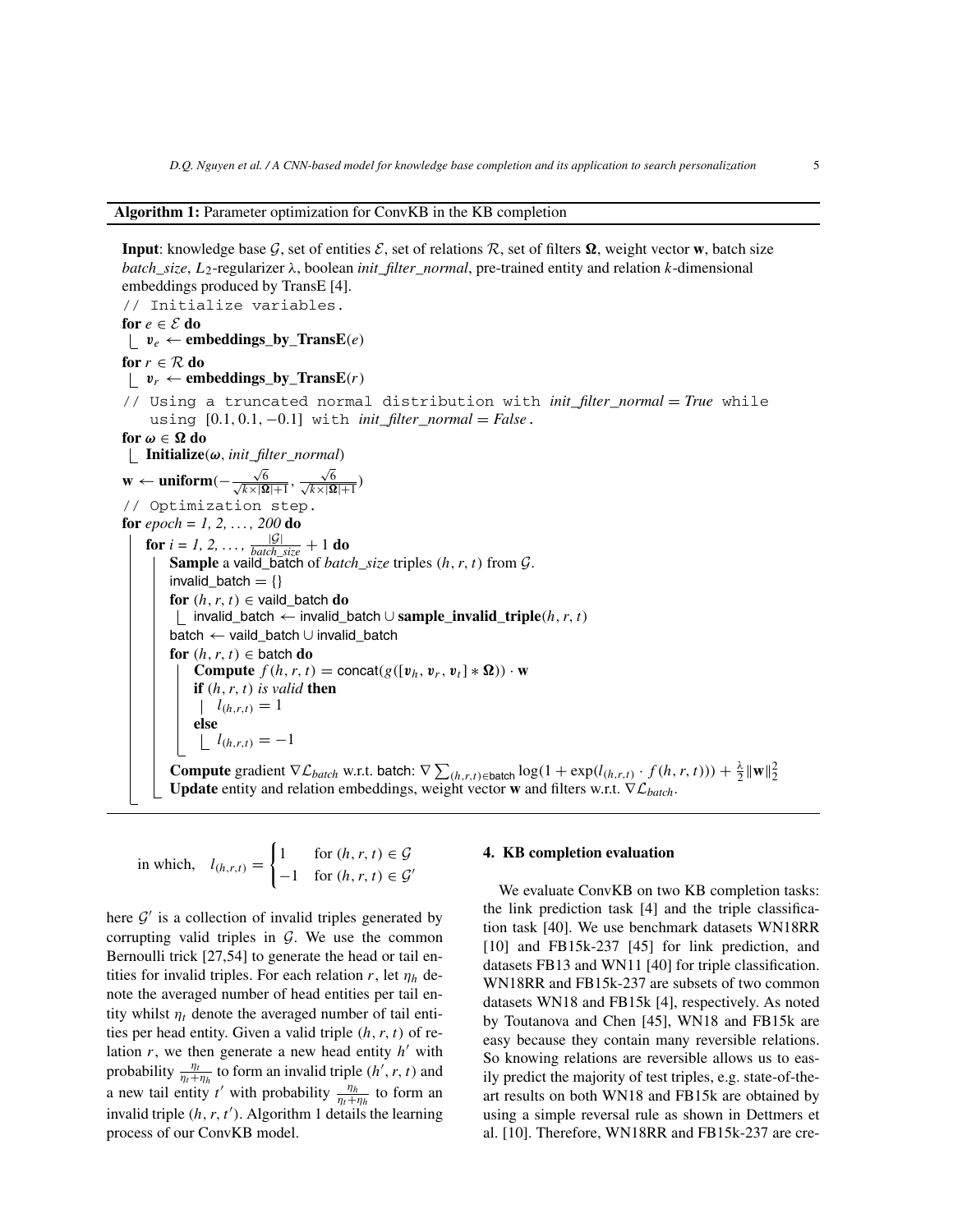# Table 2 Statistics of the experimental datasets. In both WN11 and FB13, each validation and test set also contains the same number of incorrect triples as the number of correct triples. It is to note that the FB13 test set is filtered to only contain 7 relations taken from 13 relations appearing in the FB13 training set

| Dataset     | ۱E۱    | R   |         | #Triples in train/valid/test |        |
|-------------|--------|-----|---------|------------------------------|--------|
| FB15k-237   | 14.541 | 237 | 272,115 | 17,535                       | 20,466 |
| WN18RR      | 40.943 | 11  | 86,835  | 3,034                        | 3.134  |
| <b>FB13</b> | 75,043 | 13  | 316.232 | 5.908                        | 23,733 |
| <b>WN11</b> | 38,696 | 11  | 112,581 | 2,609                        | 10.544 |

ated to not suffer from this reversible relation problem in WN18 and FB15k, for which the knowledge base completion task is more realistic. It is also worth noting that when constructing datasets FB13 and WN11, Socher et al. [40] filtered out triples from the test set if either or both of their head and tail entities also appear in the training set in a different relation type or order. Table 2 gives statistics of the experimental datasets.

# *4.1. Link prediction*

#### *4.1.1. Task description*

In the KB completion or link prediction task [4], the purpose is to predict a missing entity given a relation and another entity, i.e, inferring h given  $(r, t)$  or inferring t given  $(h, r)$ . The results are calculated based on ranking the scores produced by the score function  $f$  on test triples. Following Bordes et al. [4], for each valid test triple  $(h, r, t)$ , we replace either h or t by each of other entities in  $\mathcal E$  to create a set of corrupted triples. We use the "**Filtered**" setting protocol [4], i.e., not taking any corrupted triples that appear in the KB into accounts. We rank the valid test triple and corrupted triples in ascending order of their scores.

We employ three common evaluation metrics: mean rank (MR), mean reciprocal rank (MRR), and Hits@10 (i.e., the proportion of the valid test triples ranking in top 10 predictions). Lower MR, higher MRR or higher Hits @10 indicate better performance. We report the final scores on the test set for the model obtaining the highest Hits  $@10$  score on the validation set.<sup>1</sup>

#### *4.1.2. Training protocol*

We use the common Bernoulli trick [27,54] to generate the head or tail entities when sampling invalid triples. We also use entity and relation embeddings produced by TransE to *initialize* entity and relation embeddings in ConvKB.<sup>2</sup> We train TransE using a grid search of hyper-parameters: the dimensionality of embeddings  $k \in \{50, 100\}$ , SGD learning rate  $∈$  {1*e*<sup>-4</sup>, 5*e*<sup>-4</sup>, 1*e*<sup>-3</sup>, 5*e*<sup>-3</sup>}, *l*<sub>1</sub>-norm or *l*<sub>2</sub>-norm, and margin  $\gamma \in \{1, 3, 5, 7\}$ . The highest Hits@10 scores on the validation set are when using  $l_1$ -norm, learning rate at  $5e^{-4}$ ,  $\gamma = 5$  and  $k = 50$  for WN18RR, and using  $l_1$ -norm, learning rate at  $5e^{-4}$ ,  $\gamma = 1$  and  $k = 100$ for FB15k-237.

To learn our model parameters including entity and relation embeddings, filters  $\omega$  and the weight vector  $\mathbf{w}$ , we use Adam [23] and select its initial learning rate  $\in \{5e^{-6}, 1e^{-5}, 5e^{-5}, 1e^{-4}, 5e^{-4}\}.$  We use ReLU as the activation function  $g$ . We fix the batch size at 256 and set the  $L_2$ -regularizer  $\lambda$  at 0.001 in our objective function. The filters  $\omega$  are initialized by a truncated normal distribution or by  $[0.1, 0.1, -0.1]$ . We select the number of filters  $\tau \in \{50, 100, 200, 400, 500\}$ . We run ConvKB up to 200 epochs and use outputs from the last epoch for evaluation. The highest Hits@10 scores on the validation set are obtained when using  $k = 50$ ,  $\tau = 500$ , the truncated normal distribution for filter initialization, and the initial learning rate at  $1e^{-4}$  on WN18RR; and  $k = 100$ ,  $\tau = 50$ , [0.1, 0.1, -0.1] for filter initialization, and the initial learning rate at  $5e^{-6}$ on FB15k-237.

## *4.1.3. Main experimental results*

Table 3 compares the experimental results of our ConvKB model with previous published results, using the same experimental setup. Table 3 shows that ConvKB obtains the best MR and highest Hits@10 scores on WN18RR and also the highest MRR and Hits@10 scores on FB15k-237.

ConvKB does better than the closely related model TransE on both experimental datasets, especially on FB15k-237 where ConvKB gains significant improvements of  $347 - 257 = 90$  in MR (which is about 26%) relative improvement) and  $0.396 - 0.294 = 0.102$  in MRR (which is  $34+\%$  relative improvement), and also obtains  $51.7\% - 46.5\% = 5.2\%$  absolute improvement in Hits@10. Previous work shows that TransE obtains very competitive results [26,33,36,48]. However, when comparing the CNN-based embedding model ConvE with other embedding models, Dettmers et al. [10] did not experiment with TransE. We reconfirm previ-

<sup>1</sup>Some previous works also reported Hits@1. However, the formulas of MRR and Hits@1 show a strong correlation between these two scores. So using Hits@1 does not really reveal any additional information for this task.

<sup>2</sup>We employ a TransE implementation available at: https://github. com/datquocnguyen/STransE.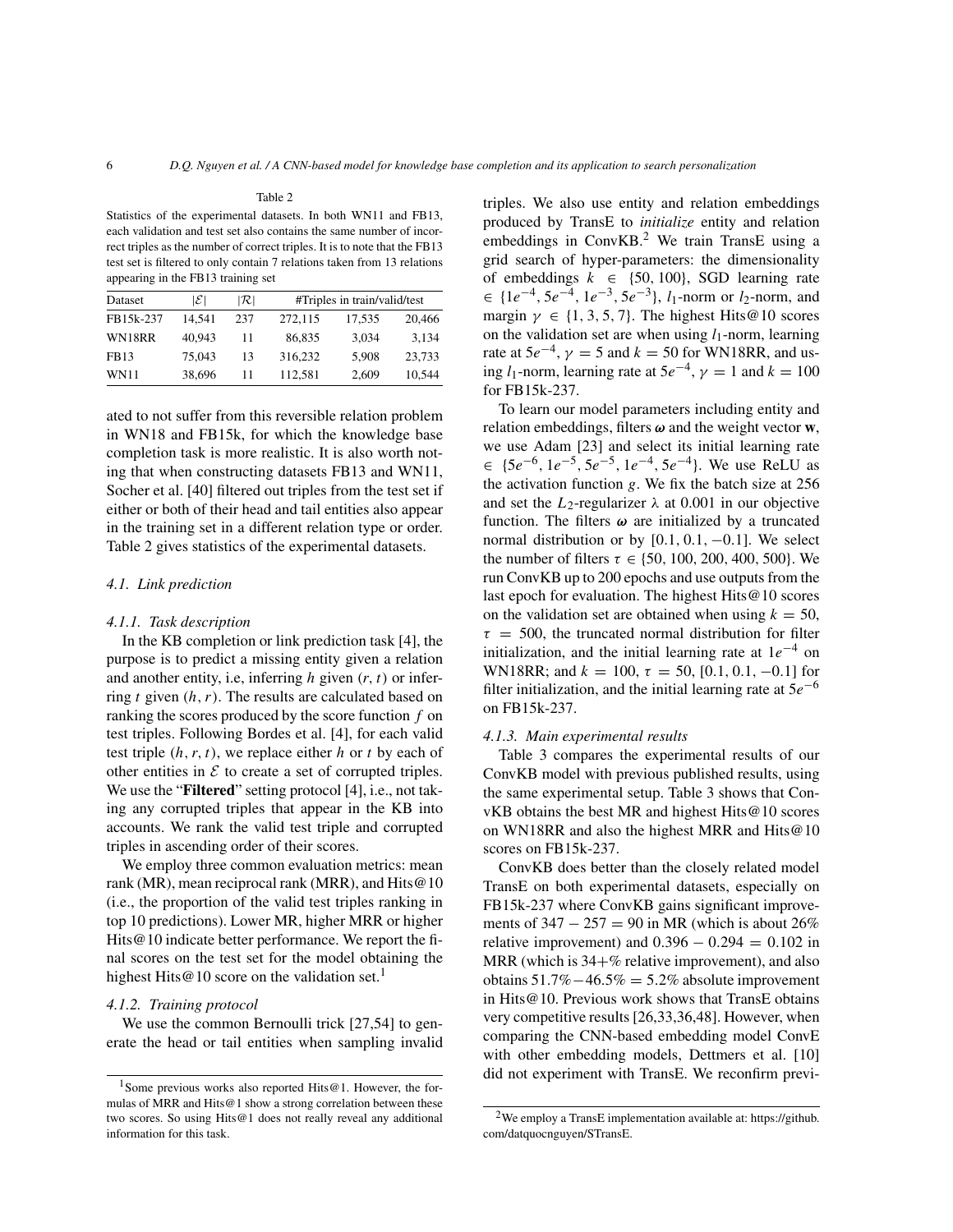Link prediction results on WN18RR and FB15k-237 test sets. MRR and H@10 denote the mean reciprocal rank and Hits@10 (in %), respectively. [⋆]: Results are taken from Dettmers et al. [10] where Hits@10 and MRR are rounded to 2 decimal places on WN18RR. The last 4 rows report results of models that exploit information about relation paths (KB<sub>LRN</sub>, R-GCN+ and Neural LP) or textual mentions derived from a large external corpus (Node + LinkFeat). The best score is in **bold**, while the second best score is in underline

| Method                      | WN18RR |            |           | FB15k-237                |            |      |
|-----------------------------|--------|------------|-----------|--------------------------|------------|------|
|                             | MR     | <b>MRR</b> | H@10      | MR                       | <b>MRR</b> | H@10 |
| <b>IRN</b> [39]             |        |            |           | 211                      |            | 46.4 |
| KBGAN <sub>[7]</sub>        |        | 0.213      | 48.1      | $\overline{\phantom{0}}$ | 0.278      | 45.8 |
| DISTMULT $[62]$ [ $\star$ ] | 5110   | 0.43       | 49        | 254                      | 0.241      | 41.9 |
| ComplEx [48] [ $\star$ ]    | 5261   | 0.44       | <u>51</u> | 339                      | 0.247      | 42.8 |
| Conv $E$ [10]               | 5277   | 0.46       | 48        | 246                      | 0.316      | 49.1 |
| TransE [4] (our results)    | 3384   | 0.226      | 50.1      | 347                      | 0.294      | 46.5 |
| Our ConvKB model            | 2554   | 0.248      | 52.5      | 257                      | 0.396      | 51.7 |
| $KBLRN$ [14]                |        |            |           | 209                      | 0.309      | 49.3 |
| $R-GCN+$ [37]               |        |            |           |                          | 0.249      | 41.7 |
| Neural LP [63]              |        |            |           |                          | 0.240      | 36.2 |
| Node + LinkFeat $[45]$      |        |            |           |                          | 0.293      | 46.2 |

ous findings that TransE in fact is a strong baseline model, e.g., TransE obtains better MR and Hits@10 than ConvE on WN18RR.

ConvKB obtains better scores than ConvE on both datasets (except MRR on WN18RR and MR on FB15k-237), thus showing the usefulness of taking transitional characteristics into accounts. In particular, on FB15k-237, ConvKB achieves improvements of  $0.394 - 0.316 = 0.078$  in MRR (which is about 25% relative improvement) and  $51.7\% - 49.1\% = 2.6\%$ in Hits@10, while both ConvKB and ConvE produce similar MR scores. ConvKB also obtains 25% relatively higher MRR score than the relation path-based model KBLRN on FB15k-237. In addition, ConvKB gives better Hits@10 than KB<sub>LRN</sub>, however, KB<sub>LRN</sub> gives better MR than ConvKB. We plan to extend ConvKB with relation path information to obtain better link prediction performance in future work.

Following Bordes et al. [4], we explore the Hits@10 results on the FB15k-237 test set corresponding to the relation categories. For each relation  $r$ , we calculate the averaged number  $\eta_h$  of heads per tail and the averaged number  $\eta_t$  of tails per head. If  $\eta_h$  < 1.5 and  $\eta_t$  < 1.5, r is classified as one-to-one (1-1). If  $\eta_h$  < 1.5 and  $\eta_t \ge 1.5$ , r is classified as one-to-many (**1-M**). If  $\eta_h \ge 1.5$  and  $\eta_t < 1.5$ , r is classified as many-to-one (**M-1**). If  $\eta_h \ge 1.5$  and  $\eta_t \ge 1.5$ , r is classified as many-to-many (**M-M**). We find that 17, 26, 81 and 113 relations are classified as 1-1, 1-M, M-1 and M-M, respectively. And 0.9%, 6.3%, 20.5% and 72.3% of the FB15k-237 test triples have their relations classified as 1-1, 1-M, M-1 and M-M, respectively.

Figure 2 shows the Hits@10 results for separately predicting head and tail entities on the FB15k-237 test set with respect to (w.r.t.) each relation category. We find that ConvKB is outperformed by TransE in 1-1 as 1-1 relations are relatively rare. We also find that both TransE and ConvKB are easier to predict entities on the relational "side 1" triples (i.e., predicting head entities in 1-1 and 1-M, and predicting tail entities in 1- 1 and M-1). However, TransE is not good at predicting head entities in M-1 and M-M where TransE obtains the Hits@10 scores of 9.9% and 39.8%, while ConvKB is better in achieving the Hits@10 scores of 38.6% and 47.5%, respectively. A reason is probably that ConvKB could bring a generalization of projecting the embedding triples into the vector space of relations rather than TransE. Hence, this helps ConvKB to better modeling M-1 and M-M relations.

For a more concrete example, Fig. 3 presents Hits@10 and MRR scores on WN18RR w.r.t. each relation type. *member*\_*meronym* and *hypernym* are 1-M and M-1 relations, respectively. We find that TransE encounters a difficulty when dealing with these relation types. E.g., for 1,251 triples containing the relation *hypernym* from 3,134 test triples in the WN18RR test set, TransE only obtains the Hits@10 and MRR scores of 17.4% and 0.076 respectively, while ConvKB performs better than TransE and gets the Hits@10 and MRR scores of 22.5% and 0.121 respectively. In sum-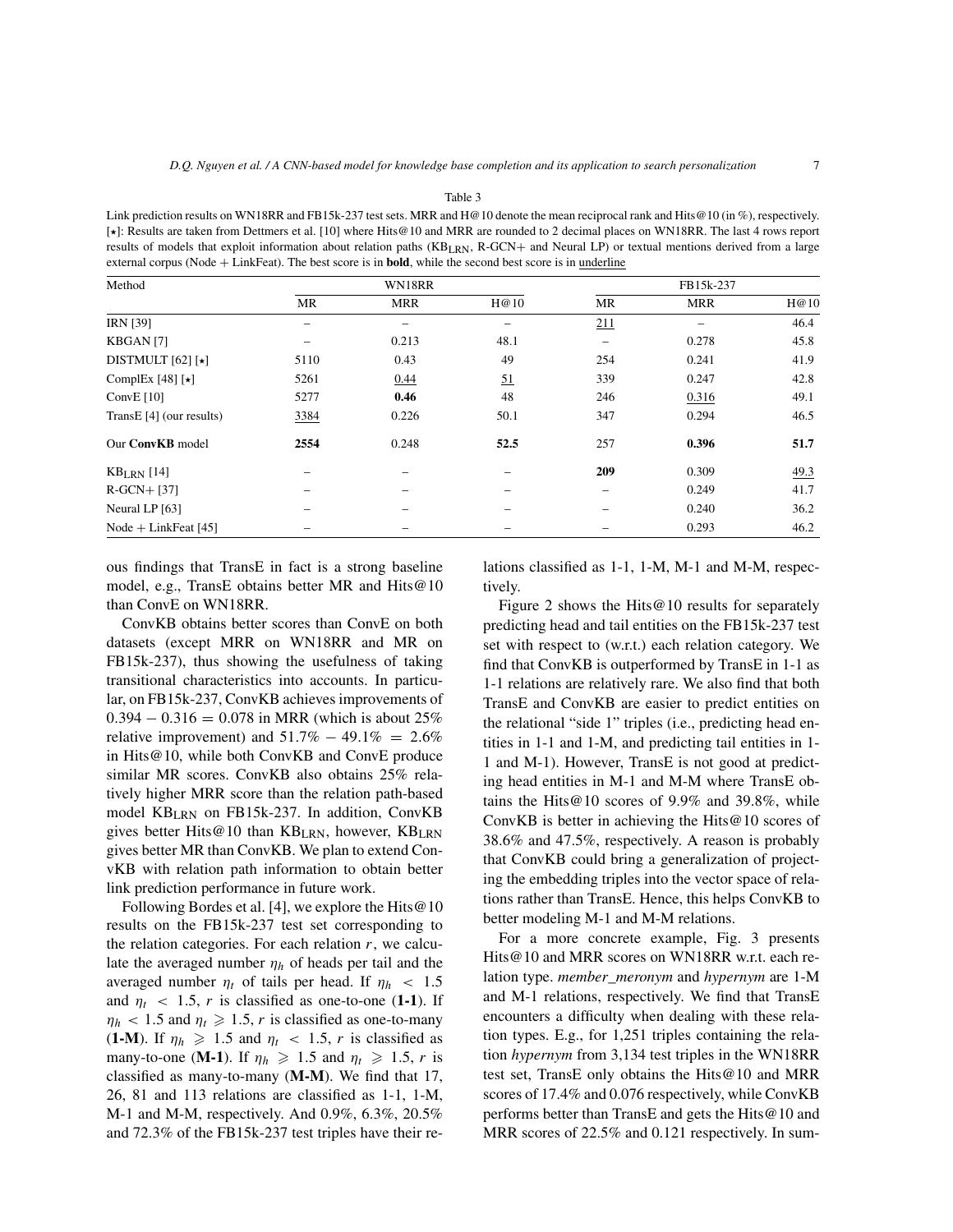

Fig. 2. Hits@10 (in %) on the FB15k-237 test set w.r.t. each relation category.



Fig. 3. Hits@10 and MRR on the WN18RR test set w.r.t. each relation. The right y-axis is the percentage of triples corresponding to relations.

mary, Figs 2 and 3 show that ConvKB are better at modeling 1-M, M-1 and M-M relations than TransE.

## *4.2. Triple classification*

### *4.2.1. Task description*

The triple classification task aims to predict whether a given triple  $(h, r, t)$  is valid or not [40]. Each relation *r* is associated with a threshold  $\theta_r$ . For an unseen test triple  $(h, r, t)$ , if its score is below  $\theta_r$  then it will be classified as valid, otherwise invalid. Following Socher et al. [40], the relation-specific threshold  $\theta_r$  is obtained by maximizing the micro-averaged classification accuracy on the validation set.

# *4.2.2. Training protocol*

Similar to the training protocol in Section 4.1.2, we sample invalid triples using the common Bernoulli trick and also train TransE to produce entity and relation embeddings for initializing embeddings in ConvKB. The best accuracies obtained by TransE on the validation set are when using  $l_1$ -norm, learning rate at 0.01,  $\gamma = 7$  and  $k = 50$  for WN11, and using  $l_2$ -norm, learning rate at 0.01,  $\gamma = 1$  and  $k = 100$  for FB13. We then use a grid search to choose the hyper-parameter for ConvKB. We monitor the accuracy after each training epoch, and obtain the best accuracies on validation set when using  $k = 50$ ,  $\tau = 200$ , the truncated normal distribution for filter initialization, and the initial learning rate at  $5e^{-4}$  on WN11; and  $k = 100$ ,  $\tau = 200$ , also the truncated normal distribution for filter initialization, and the initial learning rate at  $5e^{-5}$  on FB13.

### *4.2.3. Main results*

Table 4 presents the accuracy results of our ConvKB model and previous published results on the WN11 and FB13 datasets. On WN11, ConvKB obtains an accuracy of 87.6% which outperforms all other mod-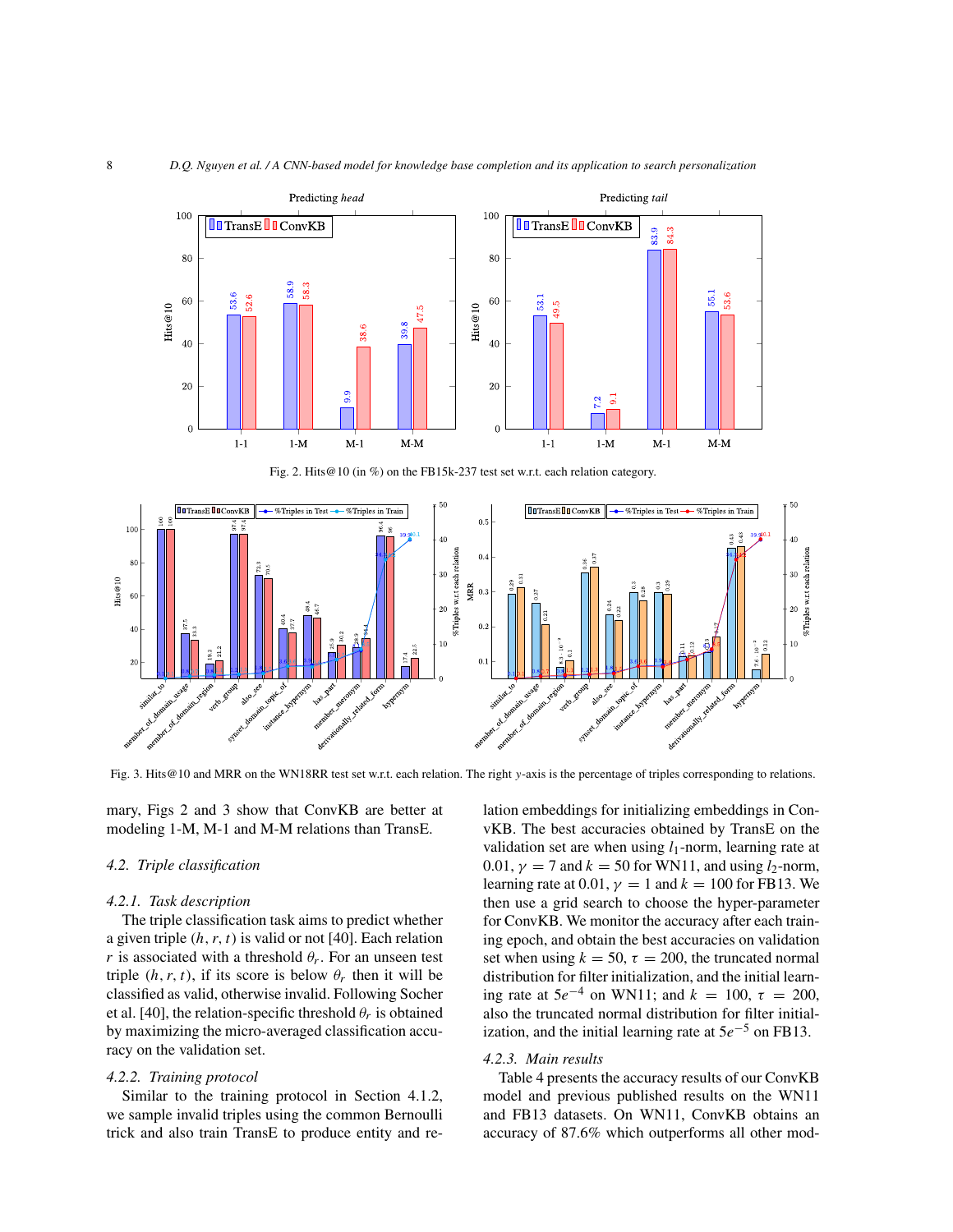Table 4 Accuracy results (in %) on the WN11 and FB13 test sets. The last 4 rows report accuracies of the models that use relation paths or incorporate with a large external corpus. The best score is in **bold** while the second best score is in underline. "Avg." denotes the averaged accuracy over two datasets

| Method                      | <b>WN11</b> | FB13 | Avg. |
|-----------------------------|-------------|------|------|
| <b>NTN</b> [40]             | 70.6        | 87.2 | 78.9 |
| TransH [54]                 | 78.8        | 83.3 | 81.1 |
| TransR $[27]$               | 85.9        | 82.5 | 84.2 |
| TransD $[19]$               | 86.4        | 89.1 | 87.8 |
| TransR-FT $[12]$            | 86.6        | 82.9 | 84.8 |
| TranSparse-S [20]           | 86.4        | 88.2 | 87.3 |
| TranSparse-US [20]          | 86.8        | 87.5 | 87.2 |
| ManifoldE [57]              | 87.5        | 87.2 | 87.4 |
| TransG [58]                 | 87.4        | 87.3 | 87.4 |
| lppTransD [65]              | 86.2        | 88.6 | 87.4 |
| TransE [4] (our results)    | 86.5        | 87.5 | 87.0 |
| Our ConvKB model            | 87.6        | 88.8 | 88.2 |
| TransE-NMM [33]             | 86.8        | 88.6 | 87.7 |
| <b>TEKE_H [53]</b>          | 84.8        | 84.2 | 84.5 |
| Bilinear-COMP [16]          | 77.6        | 86.1 | 81.9 |
| TransE-COMP <sup>[16]</sup> | 80.3        | 87.6 | 84.0 |

els. On FB13, ConvKB gains a second highest accuracy of 88.8% which is 0.3% outperformed by TransD. Compared to TransE, ConvKB absolutely improves by 1.1% on WN11 and 1.3% on FB13. Overall, ConvKB yields the best performance averaged over these two benchmark datasets. This also indicates the generalization of ConvKB over different datasets.

Regarding to TransE, Table 4 demonstrates that we obtain very competitive accuracies of 86.5% and 87.5% on WN11 and FB13 respectively. On WN11, TransE is comparable with TransD, TransR-FT and TranSparse-S while it scores better than lppTransD and TransE-COMP. On FB13, TransE performs slightly better than ManifoldE and TransG while it achieves similar scores in comparison with TransE-COMP and TranSparse-US. Note that TransR, TranSparse-S/US and TransD also perform the embedding initialization using TransE outputs (but these models do not report their TransE accuracy results). Hence, these models might get better results when using our TransE results as shown in this paper.

Figure 4 visualizes the accuracy results of different relations on FB13 for TransE and ConvKB. Relations *institution* and *profession* can be categorized as M-M where ConvKB is about 2.3% absolute higher accuracy than TransE, while remaining relations can be categorized as M-1. In short, Fig. 4 shows that ConvKB per-



Fig. 4. Accuracy results on the FB13 test set w.r.t. each relation. The right y-axis is the number of triples corresponding to relations.

forms equal to or better than TransE for all 7 relations in the FB13 test set.

## **5. Application for search personalization**

Search personalization, an important feature of commercial search engines, has been recently attracted much attention from both academia [6,8,11,28,30, 49,50,64] and industry (e.g., Bing, Google, Airbnb [15]). Unlike classical searching methods, personalized search systems utilize the historical interactions such as submitted queries and clicked documents between a user and the systems to tailor returned search results to the needs of that user [1,18,42,44,56]. That historical information can be used to build the *user* profile, which is crucial to effective personalization [42,44,51,52].

Given a *user*, a submitted *query* and the *documents* returned by a search system for that query, our approach is to re-rank the returned documents so that the more relevant documents should be ranked higher. Following Vu et al. [49], we represent the relationship between the submitted query, the user and the returned document as a (h, r, t)-like triple (*query, user, document*). The triple captures how much interest a user puts on a document given a query. Therefore, we can also evaluate the effectiveness of our ConvKB model for the search personalization task.

We evaluate ConvKB using the search results returned by a commercial search engine. We use the same dataset of query logs of 106 anonymous users from Vu et al. [49]. A log entity consists of a user iden-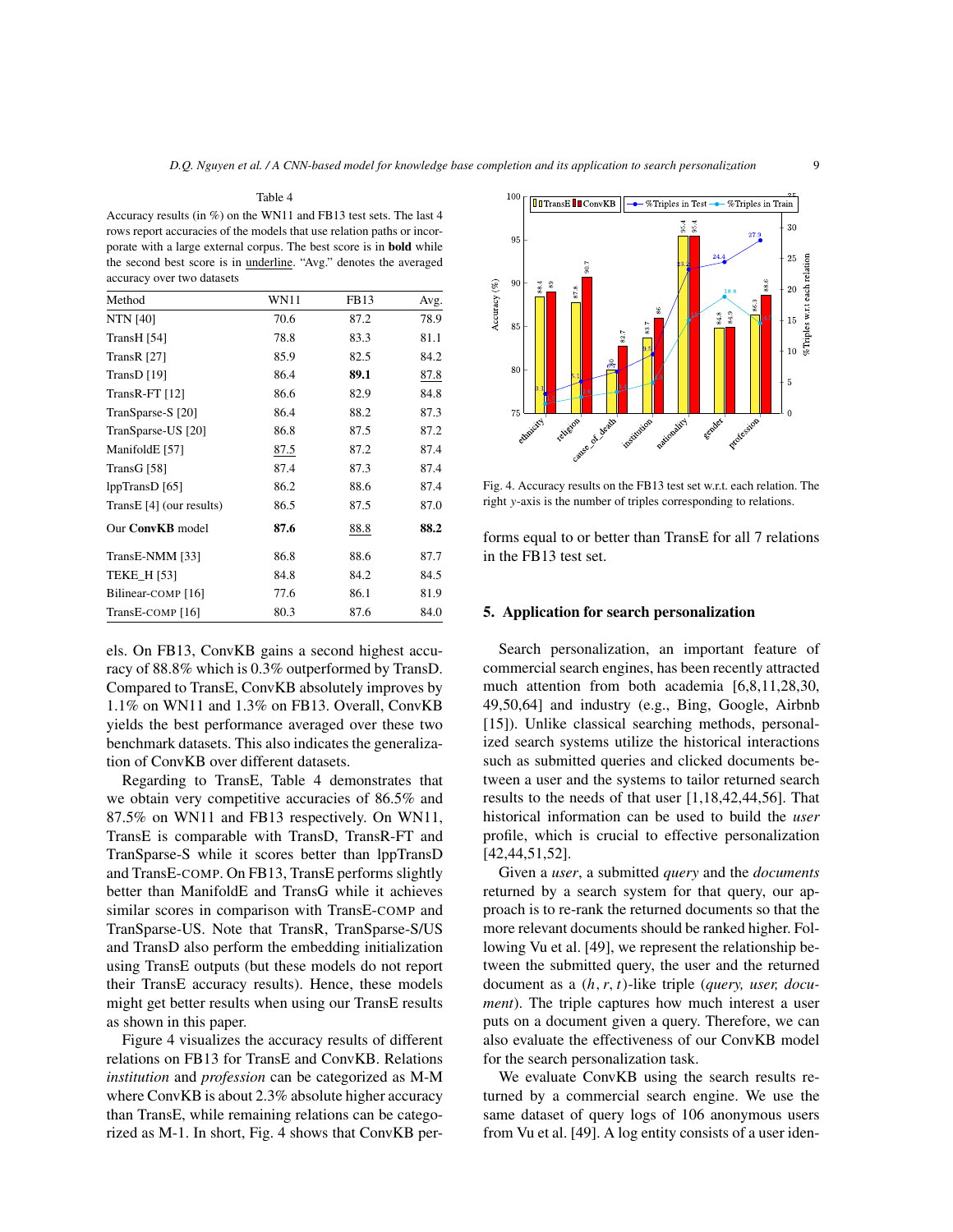| Table 5                              |        |  |
|--------------------------------------|--------|--|
| Basic statistics of the dataset [49] |        |  |
| $#$ users                            | 106    |  |
| #distinct queries                    | 6.632  |  |
| #SAT clicks                          | 8.052  |  |
| #distinct documents                  | 33,591 |  |

tifier, a query, top-10 returned documents ranked by the search engine and clicked documents along with the user's dwell time. Vu et al. [49] employed the SAT criteria [13] to identify whether or not a clicked document is relevant from the query logs (i.e., a SAT click). They then assigned a *relevant* label to a returned document if it is a SAT click and also assigned *irrelevant* labels to the remaining top-10 documents. The rank position of the *relevant* labeled documents is used as the ground truth to evaluate the search performance before and after re-ranking. As a result, the dataset contains 8,052 valid triples(*query, user, relevant document*) in which 5,658, 1,184 and 1,210 valid triples are used for training, validation and test, respectively. Table 5 presents the dataset statistics.

# *5.1. Evaluation protocol*

Our ConvKB model is used to re-rank the original list of top-10 documents returned by the commercial search engine as follows: (1) We train ConvKB and use the trained model to calculate a score for each triple (*question*, *user*, *document*). (2) We then sort the scores in the ascending order to achieve a new ranked list. To evaluate the performance, we use two common metrics in document ranking: MRR and Hits $@1.^3$ 

## *5.2. Training protocol*

#### *5.2.1. Query and document embedding initialization*

We initialize query and document embeddings for ConvKB and the baseline TransE, then fix query and document embeddings (i.e. not updating these embeddings) during training.

To initialize document embeddings, we follow Vu et al. [49] to train a LDA topic model [2] with 200 topics only on the *relevant* documents (i.e., SAT clicks) extracted from the query logs. We then use the trained LDA model to infer the probability distribution over topics for each document. We use the topic proportion vector of each document as its document embedTable 6

Experimental results on the test set.  $\star$  denotes the results reported in Vu et al. [49]. SE: The original rank is returned by the search engine. CI: This baseline use a personalized navigation method based on previously clicking returned documents [43]. SP: A search personalization method makes use of the short-term profiles [1,52]. The subscripts denote the relative improvement over the baseline TransE

| Model                    | <b>MRR</b>        | Hits@1 $(\%)$    |
|--------------------------|-------------------|------------------|
| $SE[\star]$              | 0.559             | 38.5             |
| $CI [43] [\star]$        | 0.597             | 41.6             |
| $SP [1, 52] [\star]$     | 0.631             | 45.2             |
| TransE [4] $[\star]$     | 0.645             | 48.1             |
| STransE [34] [ $\star$ ] | 0.656             | 50.1             |
| TransE (our results)     | 0.669             | 50.9             |
| Our ConvKB model         | $0.750_{+12.1\%}$ | $59.9_{+17.7\%}$ |

ding (i.e.  $k = 200$ ). In particular, the zth element  $(z = 1, 2, \ldots, k)$  of the vector embedding for document d is:  $v_{d,z} = P(z|d)$  where  $P(z|d)$  is the probability of the topic z given the document  $d$ .

We also represent each query by a probability distribution vector over topics. Let  $\mathcal{D}_q = \{d_1, d_2, \ldots, d_n\}$ be the set of top  $n$  ranked documents returned for a query q (here,  $n = 10$ ). The zth element of the vector embedding for query q is defined as in [49]:  $v_{q,z}$  = embedding for query q is defined as in [49]:  $v_{q,z} = \sum_{i=1}^{n} \lambda_i P(z|d_i)$ , where  $\lambda_i = \frac{\delta^{i-1}}{\sum_{j=1}^{n} \delta^{j-1}}$  is the exponential decay function of i which is the rank of  $d_i$  in  $D_q$ . And  $\delta$  is the decay hyper-parameter  $(0 < \delta < 1)$ .

## *5.2.2. Hyper-parameter tuning*

Similar to the training protocol presented in Section 4.1.2, we run model up to 200 epochs and perform a grid search to choose optimal hyper-parameters on the validation set. Following Vu et al. [49], we use  $\delta = 0.8$ . We also monitor the MRR score after each training epoch and obtain the highest MRR score on the validation set when using the *margin* at  $5$ ,  $l_1$ norm and learning rate at  $5e^{-3}$  for TransE; and using  $\tau = 500$ , the truncated normal distribution for filter initialization, and the initial learning rate at  $5e^{-4}$  for ConvKB.

# *5.3. Results*

Table 6 presents the experimental results of ConvKB, TransE and the previous published results of other strong baselines, in which ConvKB obtains highest MRR and Hits@1 scores. In particular, ConvKB does significantly better than TransE with relative improvements at 12.1% for MRR and 17.7% for Hits@1. It is probably because our model not only can cap-

 $3$ We re-rank the list of top-10 documents returned by the search engine, so all models obtain the same Hits@10 scores.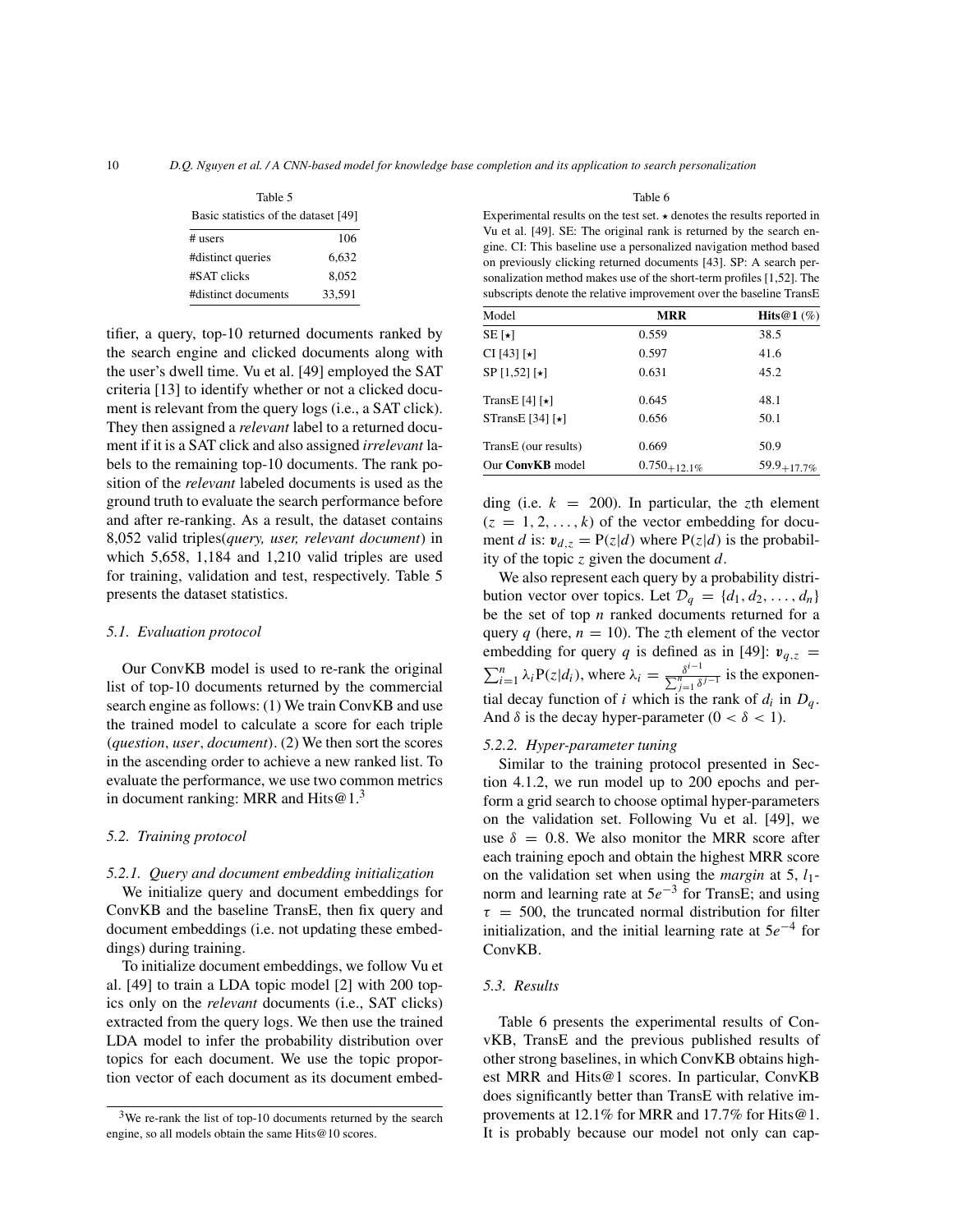ture richer relational characteristics within the triple but also generalize the transitional relationships between embeddings of user queries and relevant documents for user profiles. We also obtain higher TransE results than those reported in Vu et al. [49]. The reason is that for each valid triple, rather than using only one invalid triple as in [49], we take into account its all invalid triples to train TransE (each valid or invalid triple contains a relevant- or irrelevant-labelled document, respectively).

# **6. Conclusion**

In this paper, we propose a novel embedding model ConvKB for the knowledge base completion task. ConvKB applies the convolutional neural network to explore the global relationships among same dimensional entries of the entity and relation embeddings, so that ConvKB generalizes the transitional characteristics in the transition-based embedding models. Experimental results show that our ConvKB model outperforms other state-of-the-art models on two benchmark datasets WN18RR and FB15k-237 for the link prediction task, and on two other benchmark datasets WN11 and FB13 for the triple classification task. ConvKB obtains the best mean rank and the highest Hits@10 on WN18RR and obtains the highest mean reciprocal rank and Hits@10 on FB15k-237. In addition, ConvKB produces the best accuracy on WN11 and the second best accuracy on FB13. Moreover, we show the effectiveness of ConvKB for search personalization, in which ConvKB outperforms the strong baselines on the query logs of a commercial web search engine.

In the future work, we plan to extend ConvKB with relation path information to achieve better performance. We will also adapt ConvKB to other personalization tasks where we can model each task as a triple relationship, e.g. in personalized query suggestion or auto-completion.

Our ConvKB implementation is available at: https:// github.com/daiquocnguyen/ConvKB.

# **Bibliographic note**

This paper extends our paper [32] published in Proceedings of NAACL-HLT 2018 (Volume 2: Short Papers). We first add a significantly improved analysis to the link prediction task. Then we conduct new extensive empirical study on the triple classification and search personalization tasks.

# **Acknowledgements**

This research was partially supported by the Australian Research Council (ARC) DP150100031 and DP160103934.

# **References**

- [1] P.N. Bennett, R.W. White, W. Chu, S.T. Dumais, P. Bailey, F. Borisyuk and X. Cui, Modeling the impact of short- and long-term behavior on search personalization, in: *Proceedings of the 35th International ACM SIGIR Conference on Research and Development in Information Retrieval, SIGIR'12*, Portland, Oregon, USA, ACM, 2012, pp. 185–194. doi:10.1145/ 2348283.2348312.
- [2] D.M. Blei, A.Y. Ng and M.I. Jordan, Latent Dirichlet allocation, in: *Advances in Neural Information Processing Systems*, Vol. 14, T.G. Dietterich, S. Becker and Z. Ghahramani, eds, MIT Press, 2002, pp. 601–608. http://papers.nips.cc/paper/ 2070-latent-dirichlet-allocation.pdf.
- [3] K. Bollacker, C. Evans, P. Paritosh, T. Sturge and J. Taylor, Freebase: A collaboratively created graph database for structuring human knowledge, in: *Proceedings of the 2008 ACM SIGMOD International Conference on Management of Data, SIGMOD'08*, Vancouver, Canada, ACM, 2008, pp. 1247–1250. ISBN 978-1-60558-102-6. doi:10.1145/ 1376616.1376746.
- [4] A. Bordes, N. Usunier, A. Garcia-Duran, J. Weston and O. Yakhnenko, Translating embeddings for modeling multirelational data, in: *Advances in Neural Information Processing Systems*, Vol. 26, C.J.C. Burges, L. Bottou, M. Welling, Z. Ghahramani and K.Q. Weinberger, eds, Curran Associates, Inc., 2013, pp. 2787–2795.
- [5] A. Bordes, J. Weston, R. Collobert and Y. Bengio, Learning structured embeddings of knowledge bases, in: *Proceedings of the Twenty-Fifth AAAI Conference on Artificial Intelligence, AAAI'11*, AAAI Press, San Francisco, California, 2011, pp. 301–306. https://www.aaai.org/ocs/index.php/ AAAI/AAAI11/paper/view/3659.
- [6] F. Cai, S. Wang and M. de Rijke, Behavior-based personalization in web search, *Journal of the Association for Information Science and Technology* **68**(4) (2017), 855–868. doi:10.1002/ asi.23735.
- [7] L. Cai and W.Y. Wang, KBGAN: Adversarial learning for knowledge graph embeddings, in: *Proceedings of the 2018 Conference of the North American Chapter of the Association for Computational Linguistics: Human Language Technologies, Volume 1 (Long Papers)*, New Orleans, Louisiana, Association for Computational Linguistics, 2018, pp. 1470–1480. http://www.aclweb.org/anthology/N18-1133.
- [8] Z. Cheng, S. Jialie and S.C. Hoi, On effective personalized music retrieval by exploring online user behaviors, in: *Proceedings of the 39th International ACM SIGIR Conference on Research and Development in Information Retrieval, SIGIR'16*, Pisa, Italy, ACM, 2016, pp. 125–134. http://doi.org/10.1145/ 2911451.2911491.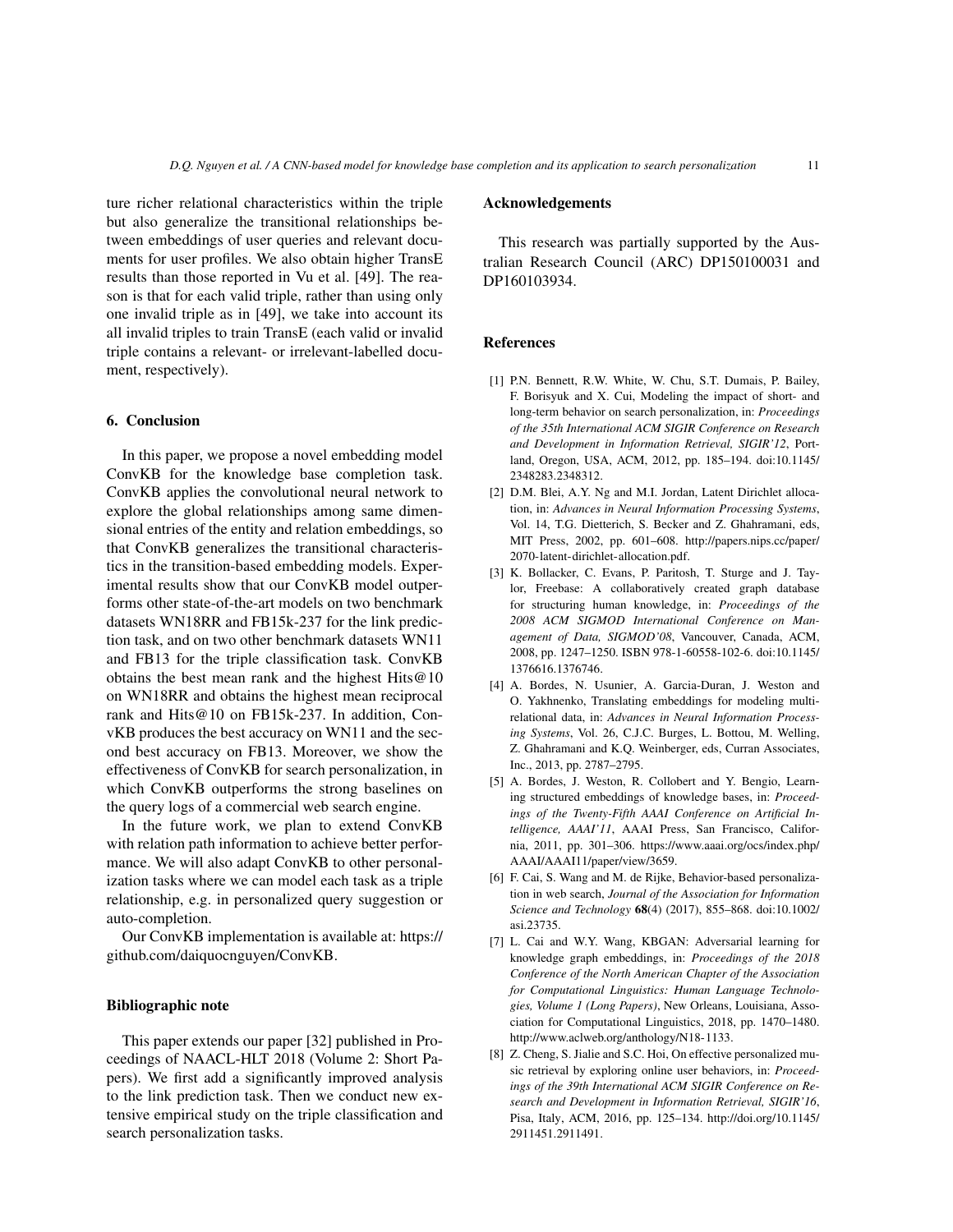- [9] R. Collobert, J. Weston, L. Bottou, M. Karlen, K. Kavukcuoglu and P. Kuksa, Natural language processing (almost) from scratch, *Journal of Machine Learning Research* **12** (2011), 2493–2537. www.jmlr.org/papers/volume12/collobert11a/ collobert11a.pdf.
- [10] T. Dettmers, P. Minervini, P. Stenetorp and S. Riedel, Convolutional 2D knowledge graph embeddings, in: *Proceedings of the 32nd AAAI Conference on Artificial Intelligence, AAAI'18*, AAAI Press, 2018, pp. 1811–1818. https://www.aaai.org/ocs/ index.php/AAAI/AAAI18/paper/view/17366.
- [11] Z. Dou, R. Song and J.-R. Wen, A large-scale evaluation and analysis of personalized search strategies, in: *Proceedings of the 16th International Conference on World Wide Web, WWW'07*, Banff, Alberta, Canada, International World Wide Web Conferences Steering Committee, 2007, pp. 581–590. http://doi.org/10.1145/1242572.1242651.
- [12] J. Feng, M. Huang, M. Wang, M. Zhou, Y. Hao and X. Zhu, Knowledge graph embedding by flexible translation, in: *Proceedings of the Fifteenth International Conference on Principles of Knowledge Representation and Reasoning, KR'16*, Cape Town, South Africa, AAAI Press, 2016, pp. 557–560. https://www.aaai.org/ocs/index.php/KR/KR16/ paper/view/12887.
- [13] S. Fox, K. Karnawat, M. Mydland, S. Dumais and T. White, Evaluating implicit measures to improve web search, *ACM Transactions on Information Systems* **23**(2) (2005), 147–168. doi:10.1145/1059981.1059982.
- [14] A. García-Durán and M. Niepert, KBLRN: End-to-end learning of knowledge base representations with latent, relational, and numerical features, 2017, Preprint, arXiv:abs/1709.04676.
- [15] M. Grbovic, Search ranking and personalization at Airbnb, in: *Proceedings of the Eleventh ACM Conference on Recommender Systems, RecSys'17*, Como, Italy, 2017, ACM, pp. 339–340. doi:10.1145/3109859.3109920.
- [16] K. Guu, J. Miller and P. Liang, Traversing knowledge graphs in vector space, in: *Proceedings of the 2015 Conference on Empirical Methods in Natural Language Processing*, Association for Computational Linguistics, Lisbon, Portugal, 2015, pp. 318–327. http://aclweb.org/anthology/D15-1038.
- [17] Y. Hao, Y. Zhang, K. Liu, S. He, Z. Liu, H. Wu and J. Zhao, An end-to-end model for question answering over knowledge base with cross-attention combining global knowledge, in: *Proceedings of the 55th Annual Meeting of the Association for Computational Linguistics (Volume 1: Long Papers)*, Vancouver, Canada, Association for Computational Linguistics, 2017, pp. 221–231. http://aclweb.org/anthology/P17-1021.
- [18] M. Harvey, F. Crestani and M.J. Carman, Building user profiles from topic models for personalised search, in: *Proceedings of the 22Nd, ACM International Conference on Information & Knowledge Management, CIKM'13*, San Francisco, California, USA, ACM. 2013, pp. 2309–2314. http://doi.org/10.1145/ 2505515.2505642.
- [19] G. Ji, S. He, L. Xu, K. Liu and J. Zhao, Knowledge graph embedding via dynamic mapping matrix, in: *Proceedings of the 53rd Annual Meeting of the Association for Computational Linguistics and the 7th International Joint Conference on Natural Language Processing (Volume 1: Long Papers)*, Beijing, China, Association for Computational Linguistics, 2015, pp. 687–696. http://www.aclweb.org/anthology/P15-1067.
- [20] G. Ji, K. Liu, S. He and J. Zhao, Knowledge graph completion with adaptive sparse transfer matrix, in: *Proceedings of the Thirtieth AAAI Conference on Artificial Intelligence, AAAI'16*, Phoenix, Arizona, AAAI Press, 2016, pp. 985–991. https:// www.aaai.org/ocs/index.php/AAAI/AAAI16/paper/view/ 11982.
- [21] G. Kasneci, F.M. Suchanek, G. Ifrim, M. Ramanath and G. Weikum, Naga: Searching and ranking knowledge, in: *Proceedings of the 2008 IEEE 24th International Conference on Data Engineering, ICDE'08*, IEEE Computer Society, Washington, DC, USA, 2008, pp. 953–962. doi:10.1109/ICDE. 2008.4497504.
- [22] Y. Kim, Convolutional neural networks for sentence classification, in: *Proceedings of the 2014 Conference on Empirical Methods in Natural Language Processing (EMNLP)*, Doha, Qatar, Association for Computational Linguistics, 2014, pp. 1746–1751. http://www.aclweb.org/anthology/D14-1181.
- [23] D. Kingma and J. Ba, Adam: A method for stochastic optimization, 2014, Preprint, arXiv:1412.6980.
- [24] Y. Lecun, L. Bottou, Y. Bengio and P. Haffner, Gradient-based learning applied to document recognition, *Proceedings of the IEEE* **86**(11) (1998), 2278–2324. doi:10.1109/5.726791.
- [25] J. Lehmann, R. Isele, M. Jakob, A. Jentzsch, D. Kontokostas, P.N. Mendes, S. Hellmann, M. Morsey, P. Van Kleef, S. Auer et al., DBpedia – a large-scale, multilingual knowledge base extracted from Wikipedia, *Semantic Web* **6** (2015), 167–195. https://doi.org/10.3233/SW-140134.
- [26] Y. Lin, Z. Liu, H. Luan, M. Sun, S. Rao and S. Liu, Modeling relation paths for representation learning of knowledge bases, in: *Proceedings of the 2015 Conference on Empirical Methods in Natural Language Processing*, Lisbon, Portugal, Association for Computational Linguistics, 2015, pp. 705–714. http:// aclweb.org/anthology/D15-1082.
- [27] Y. Lin, Z. Liu, M. Sun, Y. Liu and X. Zhu, Learning entity and relation embeddings for knowledge graph completion, in: *Proceedings of the Twenty-Ninth AAAI Conference on Artificial Intelligence, AAAI'15*, Austin, Texas, AAAI Press, 2015, pp. 2181–2187. https://www.aaai.org/ocs/index. php/AAAI/AAAI15/paper/view/9571.
- [28] X. Liu, Modeling users' dynamic preference for personalized recommendation, in: *Proceedings of the 24th International Conference on Artificial Intelligence, IJCAI'15*, Buenos Aires, Argentina, AAAI Press, 2015, pp. 1785–1791. https://www. ijcai.org/Proceedings/15/Papers/254.pdf.
- [29] Y. Luo, Q. Wang, B. Wang and L. Guo, Context-dependent knowledge graph embedding, in: *Proceedings of the 2015 Conference on Empirical Methods in Natural Language Processing*, Lisbon, Portugal, Association for Computational Linguistics, 2015, pp. 1656–1661. http://aclweb.org/anthology/ D15-1191.
- [30] N. Nanas, M. Vavalis and A. De Roeck, A network-based model for high-dimensional information filtering, in: *Proceedings of the 33rd International ACM SIGIR Conference on Research and Development in Information Retrieval, SIGIR'10*, Geneva, Switzerland, ACM, 2010, pp. 202–209. http://doi.org/ 10.1145/1835449.1835485.
- [31] D.Q. Nguyen, An overview of embedding models of entities and relationships for knowledge base completion, 2017, Preprint, arXiv:1703.08098.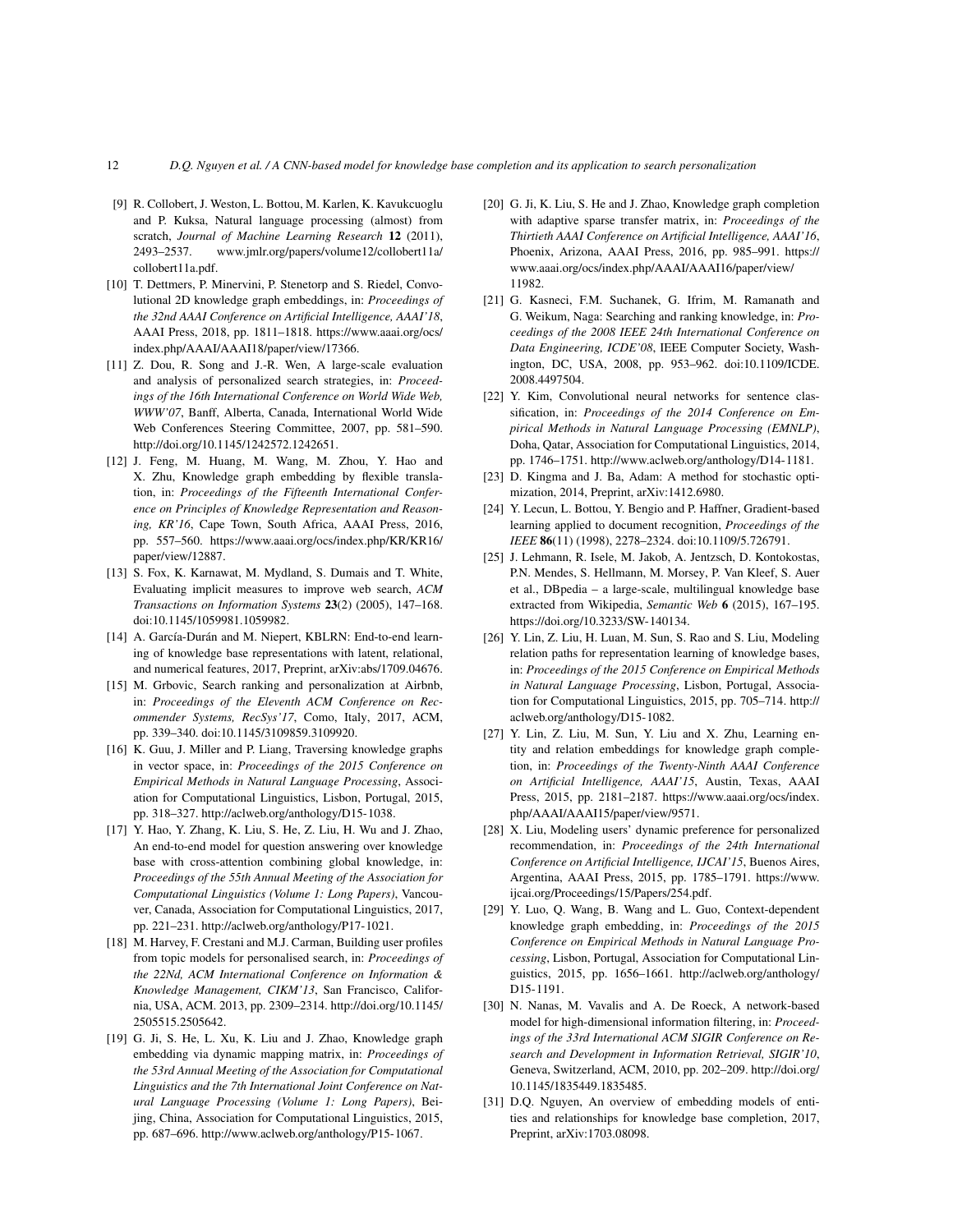- [32] D.Q. Nguyen, T.D. Nguyen, D.Q. Nguyen and D. Phung, A novel embedding model for knowledge base completion based on convolutional neural network, in: *Proceedings of the 2018 Conference of the North American Chapter of the Association for Computational Linguistics: Human Language Technologies, Volume 2 (Short Papers)*, New Orleans, Louisiana, Association for Computational Linguistics, 2018, pp. 327–333. http://www.aclweb.org/anthology/N18-2053.
- [33] D.Q. Nguyen, K. Sirts, L. Qu and M. Johnson, Neighborhood mixture model for knowledge base completion, in: *Proceedings of the 20th SIGNLL Conference on Computational Natural Language Learning*, Berlin, Germany, Association for Computational Linguistics, 2016, pp. 40–50. http://www. aclweb.org/anthology/K16-1005.
- [34] D.Q. Nguyen, K. Sirts, L. Qu and M. Johnson, Stranse: A novel embedding model of entities and relationships in knowledge bases, in: *Proceedings of the 2016 Conference of the North American Chapter of the Association for Computational Linguistics: Human Language Technologies*, San Diego, California, Association for Computational Linguistics, 2016, pp. 460– 466. http://www.aclweb.org/anthology/N16-1054.
- [35] M. Nickel, K. Murphy, V. Tresp and E. Gabrilovich, A review of relational machine learning for knowledge graphs, *Proceedings of the IEEE* **104**(1) (2016), 11–33. doi:10.1109/JPROC. 2015.2483592.
- [36] M. Nickel, L. Rosasco and T. Poggio, Holographic embeddings of knowledge graphs, in: *Proceedings of the Thirtieth AAAI Conference on Artificial Intelligence, AAAI'16*, AAAI Press, Phoenix, Arizona, 2016, pp. 1955–1961. https://www.aaai.org/ ocs/index.php/AAAI/AAAI16/paper/view/12484.
- [37] M. Schlichtkrull, T. Kipf, P. Bloem, R.v.d. Berg, I. Titov and M. Welling, Modeling relational data with graph convolutional networks, 2017, Preprint, arXiv:1703.06103.
- [38] M. Schuhmacher and S.P. Ponzetto, Knowledge-based graph document modeling, in: *Proceedings of the 7th ACM International Conference on Web Search and Data Mining, WSDM'14*, New York, New York, USA, ACM. 2014, pp. 543–552. doi:10. 1145/2556195.2556250.
- [39] Y. Shen, P. Huang, M. Chang and J. Gao, Traversing knowledge graph in vector space without symbolic space guidance, 2017, Preprint, arXiv:1611.04642v4.
- [40] R. Socher, D. Chen, C.D. Manning and A. Ng, Reasoning with neural tensor networks for knowledge base completion, in: *Advances in Neural Information Processing Systems*, Vol. 26, C.J.C. Burges, L. Bottou, M. Welling, Z. Ghahramani and K.Q. Weinberger, eds, Curran Associates, Inc., 2013, pp. 926– 934.
- [41] F.M. Suchanek, G. Kasneci and G.W. Yago, A core of semantic knowledge, in: *Proceedings of the 16th International Conference on World Wide Web, WWW'07*, Banff, Alberta, Canada, 2007, International World Wide Web Conferences Steering Committee, pp. 697–706. http://doi.org/10.1145/1242572. 1242667.
- [42] J. Teevan, S.T. Dumais and E. Horvitz, Personalizing search via automated analysis of interests and activities, in: *Proceedings of the 28th Annual International ACM SIGIR Conference on Research and Development in Information Retrieval, SI-GIR'05*, Salvador, Brazil, ACM, 2005, pp. 449–456. doi:10. 1145/1076034.1076111.
- [43] J. Teevan, D.J. Liebling and G.R. Geetha, Understanding and predicting personal navigation, in: *Proceedings of the Fourth ACM International Conference on Web Search and Data Mining, WSDM'11*, Hong Kong, China, ACM, 2011, pp. 85–94. http://doi.org/10.1145/1935826.1935848.
- [44] J. Teevan, M.R. Morris and S. Bush, Discovering and using groups to improve personalized search, in: *Proceedings of the Second ACM International Conference on Web Search and Data Mining, WSDM '09*, Barcelona, Spain, ACM, 2009, pp. 15–24. doi:10.1145/1498759.1498786.
- [45] K. Toutanova and D. Chen, Observed versus latent features for knowledge base and text inference, in: *Proceedings of the 3rd Workshop on Continuous Vector Space Models and Their Compositionality*, Beijing, China, Association for Computational Linguistics, 2015, pp. 57–66. http://www.aclweb.org/ anthology/W15-4007.
- [46] K. Toutanova, D. Chen, P. Pantel, H. Poon, P. Choudhury and M. Gamon, Representing text for joint embedding of text and knowledge bases, in: *Proceedings of the 2015 Conference on Empirical Methods in Natural Language Processing*, Lisbon, Portugal, Association for Computational Linguistics, 2015, pp. 1499–1509. http://aclweb.org/anthology/D15-1174.
- [47] K. Toutanova, V. Lin, W.-t. Yih, H. Poon and C. Quirk, Compositional learning of embeddings for relation paths in knowledge base and text, in: *Proceedings of the 54th Annual Meeting of the Association for Computational Linguistics (Volume 1: Long Papers)*, Berlin, Germany, Association for Computational Linguistics, 2016, pp. 1434–1444. http://www.aclweb. org/anthology/P16-1136.
- [48] T. Trouillon, J. Welbl, S. Riedel, E. Gaussier and G. Bouchard, Complex embeddings for simple link prediction, in: *Proceedings of the 33rd International Conference on International Conference on Machine Learning, ICML'16*, Vol. 48, New York, NY, USA, JMLR.org, 2016, pp. 2071–2080. http:// proceedings.mlr.press/v48/trouillon16.pdf.
- [49] T. Vu, D.Q. Nguyen, M. Johnson, D. Song and A. Willis, Search personalization with embeddings, in: *Proceedings of the European Conference on Information Retrieval*, Aberdeen, Scotland, Springer, 2017, pp. 598–604. doi:10.1007/978-3-319-56608-5\_54.
- [50] T. Vu, D. Song, A. Willis, S.N. Tran and J. Li, Improving search personalisation with dynamic group formation, in: *Proceedings of the 37th International ACM SIGIR Conference on Research & Development in Information Retrieval, SIGIR'14*, Gold Coast, Queensland, Australia, ACM, 2014, pp. 951–954. http://doi.org/10.1145/2600428.2609482.
- [51] T. Vu, A. Willis, U. Kruschwitz and D. Song, Personalised query suggestion for intranet search with temporal user profiling, in: *Proceedings of the 2017 Conference on Human Information Interaction and Retrieval, CHIIR'17*, Oslo, Norway, ACM, 2017, pp. 265–268. doi:10.1145/3020165.3022129.
- [52] T. Vu, A. Willis, S.N. Tran and D. Song, Temporal latent topic user profiles for search personalisation, in: *Proceedings of the European Conference on Information Retrieval*, Springer International Publishing, Vienna, Austria, 2015, pp. 605–616. https://doi.org/10.1007/978-3-319-16354-3\_67.
- [53] Z. Wang and J. Li, Text-enhanced representation learning for knowledge graph, in: *Proceedings of the Twenty-Fifth International Joint Conference on Artificial Intelligence, IJCAI'16*, New York, New York, USA, AAAI Press, 2016, pp. 1293– 1299. https://www.ijcai.org/Proceedings/16/Papers/187.pdf.